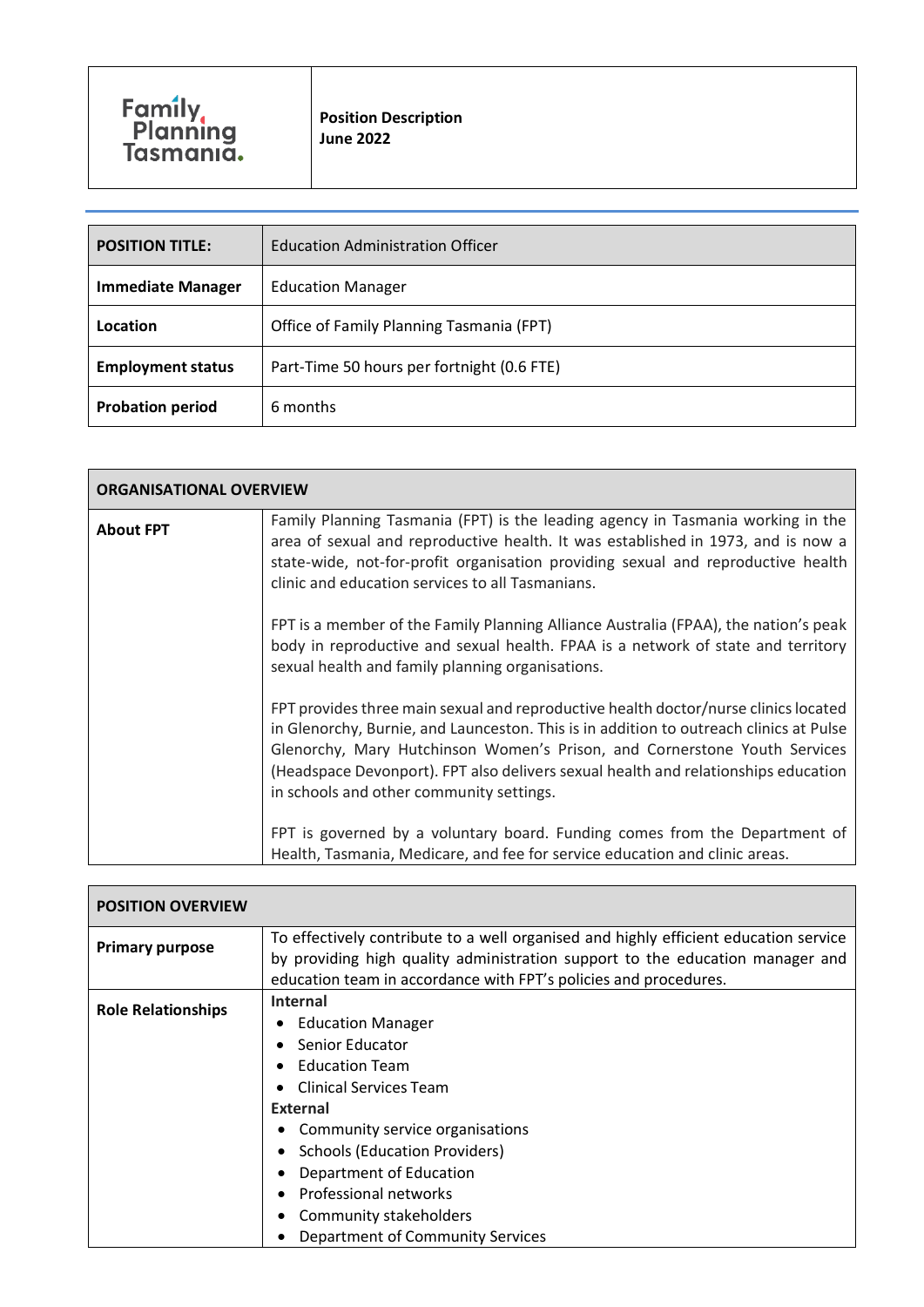|                                 | Department of Health<br>$\bullet$<br>Department of Justice<br>$\bullet$                                                                                                                                                                                                                                        |  |
|---------------------------------|----------------------------------------------------------------------------------------------------------------------------------------------------------------------------------------------------------------------------------------------------------------------------------------------------------------|--|
| Level of responsibility         | Works under minimal supervision and self-prioritises work.<br>$\bullet$<br>Work is reviewed in conjunction with Education Manager in line with key<br>$\bullet$<br>performance indicators (KPI's).<br>Fortnightly reviews will be undertaken to ensure timelines and tasks are<br>$\bullet$<br>achieved.       |  |
|                                 | The position will also undertake monthly supervision meeting with the<br>$\bullet$<br>Manager and an annual performance review                                                                                                                                                                                 |  |
| <b>KEY RESULT AREAS</b>         |                                                                                                                                                                                                                                                                                                                |  |
| $\bullet$<br>and FPT resources. | Provide administrative services for statewide initiatives and processes as required for education and<br>health promotion activities including: respond promptly to phone and email enquiries; direct calls,<br>take and manage messages; process incoming and outgoing mail; coordinate printing of education |  |
| $\bullet$                       | Coordinate education requests from schools and other organisations; process booking                                                                                                                                                                                                                            |  |
|                                 | forms; schedule, timetable (in accordance with FPT Workforce planning system/s, cost                                                                                                                                                                                                                           |  |
|                                 | programs; co-ordinate venue, catering and travel arrangement; distribute program<br>information; liaise with Educators                                                                                                                                                                                         |  |
| $\bullet$                       | Maintain records for the education and health promotion team including: an up-to-date database<br>of stakeholders; training calendar; service fees; education programs, evaluation and feedback.                                                                                                               |  |
| $\bullet$                       | Participate in monthly workforce planning meetings; circulate agendas; take and                                                                                                                                                                                                                                |  |
|                                 | distribute minutes, actions assigned and updated in Microsoft Teams                                                                                                                                                                                                                                            |  |
| $\bullet$                       | Raise invoices; code income and expenses regarding education income and expenses and reconcile<br>variances as required                                                                                                                                                                                        |  |
| $\bullet$                       | Ensure compliance of data collection activities on a monthly basis; identify trends; and                                                                                                                                                                                                                       |  |
|                                 | communicate these to the Manager                                                                                                                                                                                                                                                                               |  |
| $\bullet$                       | Attend and proactively participate in staff meetings and professional development and                                                                                                                                                                                                                          |  |
|                                 | training as and when required                                                                                                                                                                                                                                                                                  |  |
| $\bullet$                       | Perform all other duties, for which you are reasonably trained and skilled to undertake to fulfil the<br>responsibilities of the position.                                                                                                                                                                     |  |

| <b>SELECTION CRITERIA</b> |                                                                                                                                                                                                                       |  |
|---------------------------|-----------------------------------------------------------------------------------------------------------------------------------------------------------------------------------------------------------------------|--|
| 1.                        | Excellent written and oral communication skills including a demonstrated ability to draft<br>communications that positively reflect the education services of FPT                                                     |  |
| 2.                        | Demonstrated high level interpersonal skills and the proven capacity to work effectively as part<br>of a team and engage professionally with colleagues, parents, carer's, school staff and the<br>broader community. |  |
| 3.                        | Demonstrated excellence in written, oral communication and affective language.                                                                                                                                        |  |
| 4.                        | Proficiency in Microsoft applications such as SharePoint, Teams etc.                                                                                                                                                  |  |
| 5.                        | A commitment to the ethics and values of Family Planning Tasmania.                                                                                                                                                    |  |
| 6.                        | Ability to work flexible hours and days on occasion to support organisational needs.                                                                                                                                  |  |